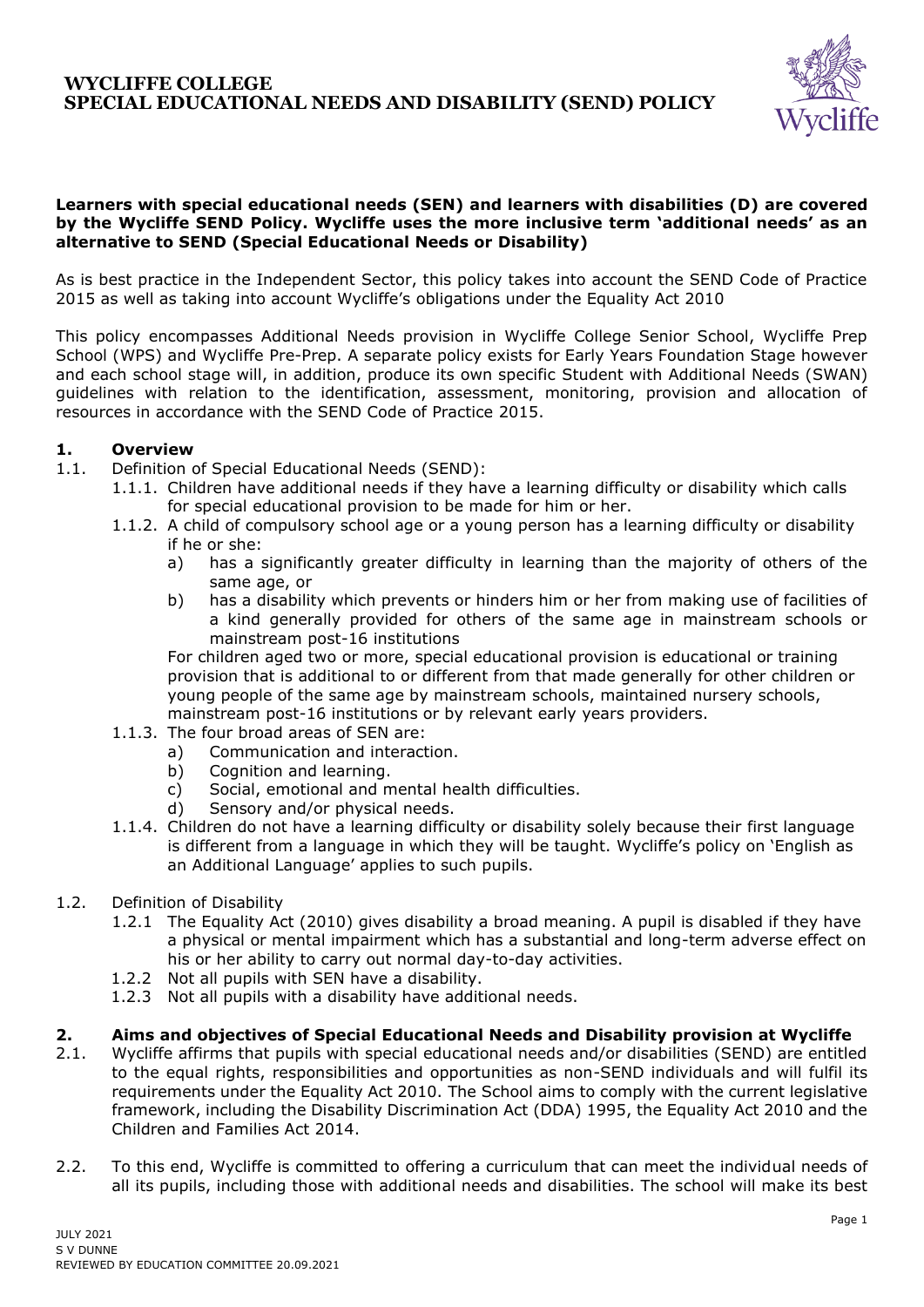

endeavours, working closely with parents and pupils to meet the needs of each pupil within the resources available.

- 2.3. Accordingly, Wycliffe will:
	- 2.3.1 Take all reasonable steps to ensure that the necessary provision is made for any pupil with Additional Needs or a disability.
	- 2.3.2 Ensure that, where the school has been informed that a pupil has Additional Needs, or it is suspected that a pupil has Additional Needs, those needs are made known to all who are likely to teach them.
	- 2.3.3 Ensure that teachers in the school are aware of the importance of identifying and providing for those pupils who have Additional Needs.
	- 2.3.4 Do all that is reasonable in order to meet the needs of pupils with disabilities for which, with reasonable adjustments, the school can adequately cater.
	- 2.3.5 Ensure that pupils with Additional Needs join in the activities of the school together with pupils who do not have difficulties or disabilities.
	- 2.3.6 Identify and manage learning difficulties and take account of the requirements of the Early Years Foundation Stage in relation to the EYFS provision (see also additional EYFS SEND Policy)
	- 2.3.7 Ensure that all pupils with Additional Needs are offered full access to a broad, balanced and relevant curriculum.

### **3. Roles and Responsibilities**

- 3.1 The Council of Trustees has overall responsibility for:
	- 3.1.1 determining and ratifying this policy and Additional Needs provision in school
		- 3.1.2 establishing staffing and funding
		- 3.1.3 maintaining oversight of the school's Additional Needs provision.
- 3.2 The SEN coordinators (SENCos) the Deputy Head (Academic) and the Deputy Head WPS, and through this, the Head, are responsible for:
	- 3.2.1 the management of SEND policy
	- 3.2.2 reporting to Council on the effectiveness of the SEND policy and any Additional Needs issues in school
- 3.3 The SENCos are responsible for:
	- 3.3.1 the day-to-day operation of the SEND policy
	- 3.3.2 liaising with and advising fellow teachers on Additional Needs matters
	- 3.3.3 managing the team of Learning Support teachers
	- 3.3.4 co-ordinating provision for pupils with Additional Needs
	- 3.3.5 ensuring there is a graduated and continuous approach to intervention which reflects Wycliffe's assess, plan, do, review approach to supporting pupils with Additional Needs.
	- 3.3.6 keeping the Deputy Head (Academic) and Deputy Head WPS informed of overall progress, of desirable amendments to practices within the school and of changes to government policy
	- 3.3.7 assessment and application for access arrangements of pupils with Additional Needs
	- 3.3.8 managing and updating the Additional Needs list for the Senior School on iSAMS
	- 3.3.9 overseeing records for pupils with Additional Needs and ensuring they are kept up to date
	- 3.3.10 reading and summarising Educational Psychologist's reports and changing provision as necessary
	- 3.3.11 distributing an up-to-date list of all children with Additional Needs
	- 3.3.12 managing funding applications and reports for pupils with Additional Needs-where appropriate
	- 3.3.13 liaising with parents and guardians about Additional Needs provision in school and any Additional Needs matters relating to their child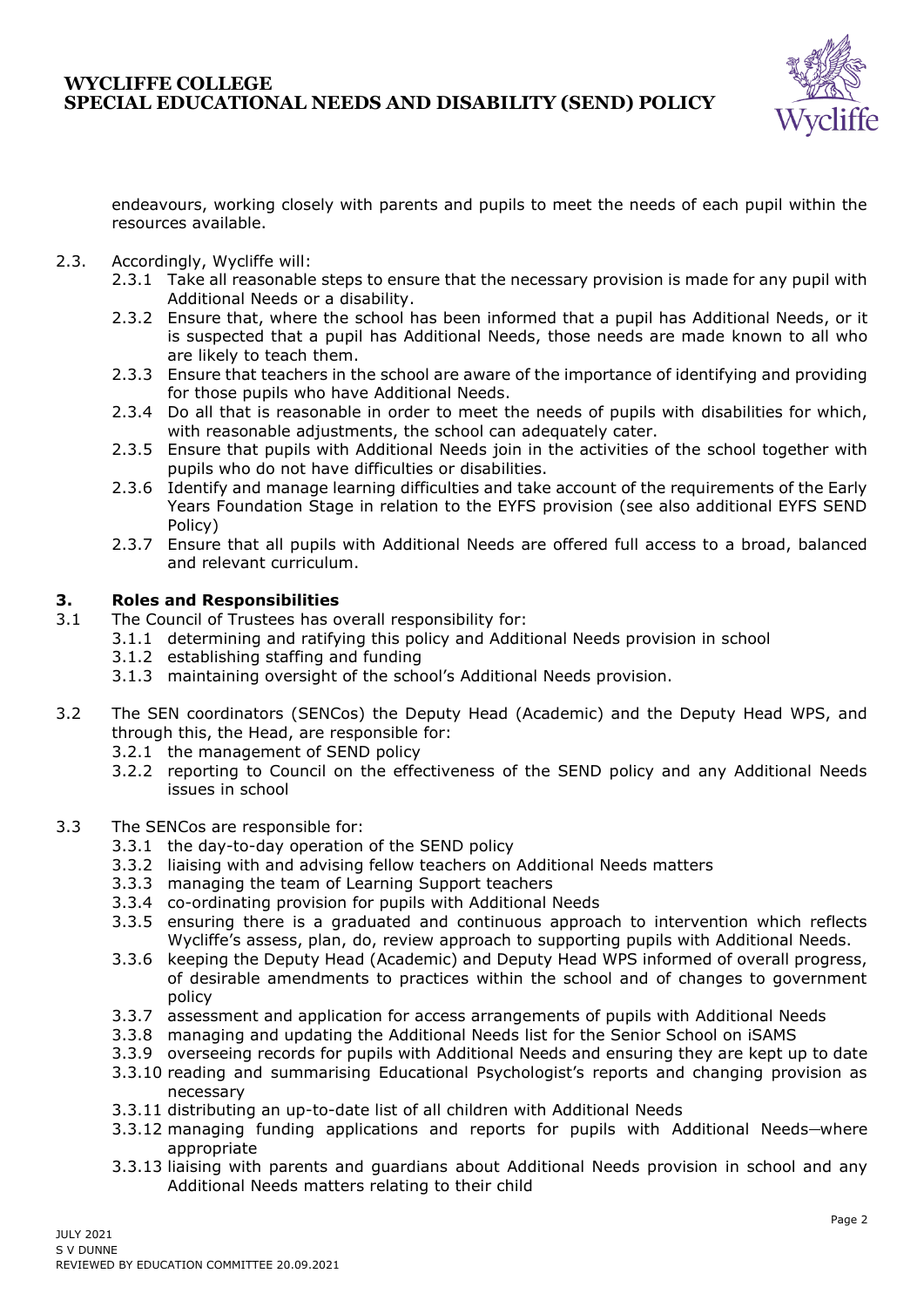

- 3.3.14 liaising with the Heads of SEN in the Preparatory and Lower Preparatory schools regarding Additional Needs provision and pupils on the Additional Needs register
- 3.3.15 organising screening and assessment of pupils where appropriate, either in school or supporting the process of external assessments
- 3.3.16 ensuring that their departments are well resourced with books, manuals, materials and software packages to support the teaching of children with specific learning difficulties.
- 3.3.17 contributing to INSET to raise awareness of the needs of pupils with Additional Needs both in the classroom and as the whole child in all areas of Wycliffe life
- 3.3.18 liaising with outside external agencies as appropriate
- 3.3.19 monitoring any pupils with an EHC Plan.
- 3.3.20 liaising with and advising Admissions with regard to applicants with Additional Needs
- 3.3.21 ensuring appropriate exam access arrangements are organised through liaison with the exams office, in accordance with the Examinations Policy (WPS) and in accordance with the criteria issued by relevant exam governing bodies.
- 3.3.22 ensuring effective liaison between the Senior School and the Preparatory Schools regarding Additional Needs provision and pupils on the Additional Needs List
- 3.4 For pupils who arrive at Wycliffe with an identified learning need and those students who are later identified as having learning needs, Wycliffe will follow a graduated approach to meeting the needs of students with Additional Needs through a cycle of: Assess, Plan, Do, Review.
- 3.5 Education and welfare provision for pupils with Additional Needs is a matter for the School as a whole. All teachers are teachers of pupils with Additional Needs. All teachers are responsible and accountable for:
	- 3.5.1 delivering high quality adaptive teaching which anticipates individual learning needs and responds to the strengths and needs of all pupils within their subject classes and groups, and monitoring those needs accordingly;
	- 3.5.2 having a secure understanding of how a range of factors can inhibit pupils' ability to learn, and how best to overcome these
	- 3.5.3 monitoring and reviewing the progress of students and specific interventions on a regular basis in line with school tracking processes, and liaising with the academic tutor, Learning Support Teacher and Head of Learning Support
	- 3.5.4 seeking further guidance and assessment where applicable from the Learning Support team for those students with possible Additional Needs if the pupil appears to be underperforming;
	- 3.5.5 raising a 'Cause for Concern', if indicated
	- 3.5.6 supplying evidence of differentiation/special arrangements in order to paint a 'picture of need' and evidence of normal way of working to support access arrangements for examinations.
	- 3.5.7 having a clear understanding of the whole pupil profile, including Additional Needs, but also if the pupils has other needs such as EAL or Gifted, Talented and Able, and to use and evaluate distinctive teaching approaches to engage and support these pupils, promoting positive achievement.

# **4. Reasonable adjustments**

4.1 Wycliffe recognises that some pupils with special educational needs may also have a disability. The school is guided by the Equality Act 2010 and will consider what reasonable adjustments, if any, the school can make for disabled pupils who are at a substantial disadvantage compared to non-disabled pupils to ensure they are able to access Wycliffe's educational provision.

### 4.2 Reasonable adjustments included in the school fees for pupils at the School are:

- 4.2.1 small class sizes
- 4.2.2 timetabled small group literacy/numeracy lessons (when there is pupil need)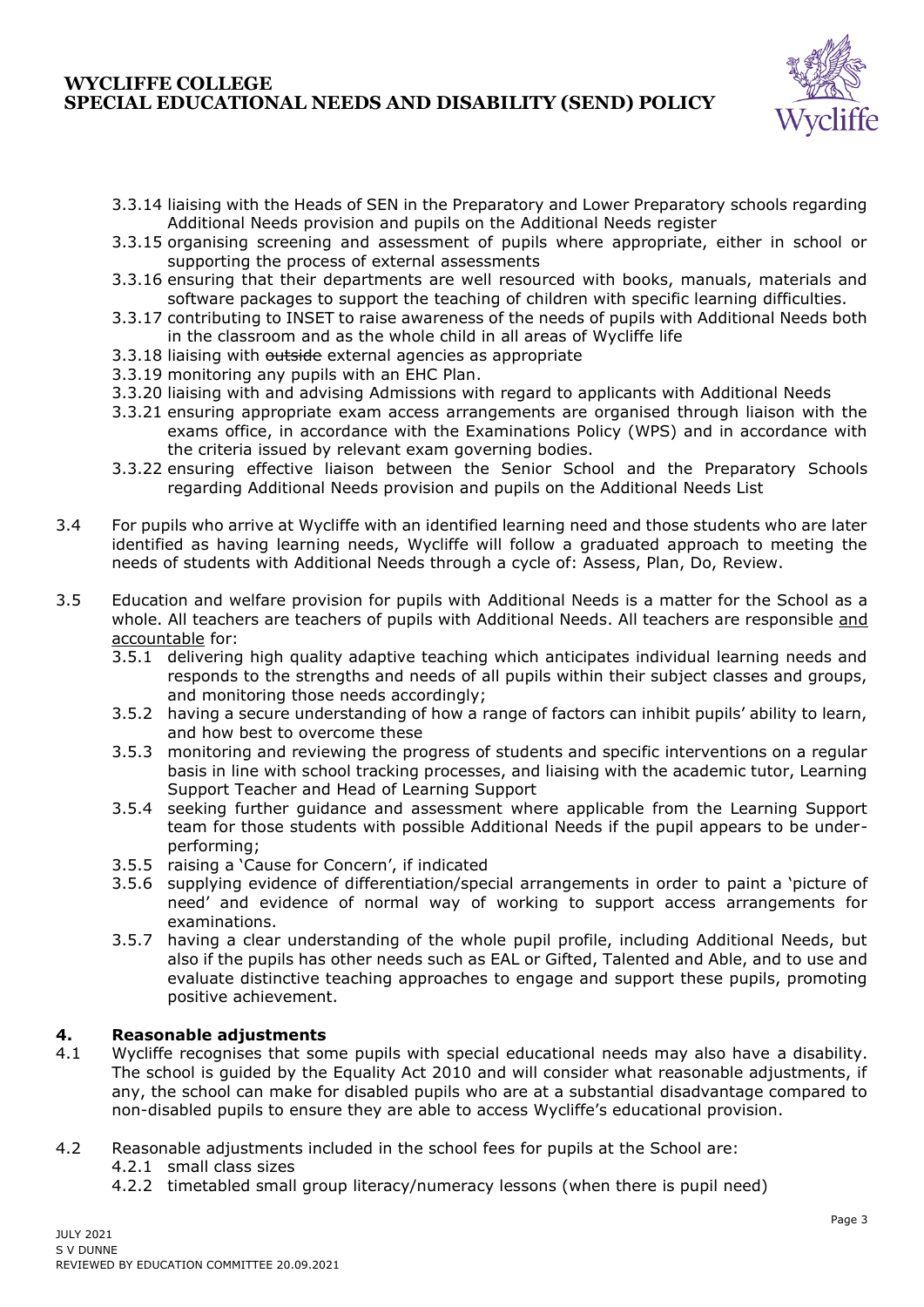

- 4.2.3 opportunities to attend subject workshops or revision sessions at lunch times or after school, lunchtime activities in the Learning Support Centre with a Learning Support teacher to support learning difficulties and/or advise on the completion of Prep
- 4.2.4 in-house assessment to identify exam access arrangements necessary to ensure equal access to internal and external examinations (in-line with JCQ regulations)
- 4.2.5 exam access arrangements: use of a reader, scribe and/or word-processor in controlled assessments and internal/external exams for those students (where granted by the Head of Learning Support and in line with JCQ regulations).
- 4.3 Additional Needs Provision incurring an additional charge to parents (fees due to external agencies are agreed and paid directly to the external agency):
	- 4.3.1 A full diagnostic assessment with an educational psychologist (EP) or other qualified assessor
	- 4.3.2 A full diagnostic assessment and/or 1:1 support from a Speech and Language Therapist
	- 4.3.3 A full diagnostic assessment and/or 1:1 support from an Occupational Therapist
	- 4.3.4 1:1 timetabled specialist support with a Learning Support Teacher. Specialist tuition from the Learning Support department staff, on a one-to-one basis, is also available.
- 4.4 This takes place in the Learning Support department and is either through withdrawal from a noncore subject (for some lower school years) or during a study period (see 9). This specialist extra tuition may be charged per 50-minute session, subject always to Wycliffe complying with the Equality Act 2010. Where a charge is to be made, parents are required to consent for this support to take place. Learning support teachers liaise closely with the pupil's teachers and tutors to ensure the support is targeted to the pupil needs.

# **5. Admission Arrangements**

- 5.1 The School aims to eliminate from the admissions process, as far as possible, any significant disadvantages which may be encountered by disabled applicants. The school has a broad ability intake and welcomes all applicants irrespective of any learning needs and/or disabilities (see 9:2). The School will treat every application for a place at the School in a fair, open-minded way.
- 5.2 The relevant Head of Learning Support will normally meet parents of prospective entrants to the school, where the child has, or may have Additional Needs. The level of the child's difficulties will be discussed at this meeting. If the child has not been previously assessed, or the assessment is now out of date, the Head of Learning Support may request an up-to-date assessment of the child, to determine whether Wycliffe can meet the needs of the applicant effectively by making reasonable adjustments and to ensure they are able to fully participate in the education provided at Wycliffe. The Head of Learning Support may also need to visit the child's current school to observe the child and meet with relevant staff there. Parents should discuss with the Admissions Manager any reasonable adjustments they consider would assist their disabled child during the application process in advance of application for a place at Wycliffe College. The school will consider the proposed adjustment(s) in accordance with their obligations under the Equality Act.
- 5.3 Previous assessment reports, school records as well as Individual Education Plans from previous schools – where these are available - will also be part of the pre-entry assessment process. In some cases, the school may request further information, such as a medical certificate or educational psychologist's report that the school considers necessary to make a fair assessment. An offer of a place will not be made where, after reasonable adjustments have been considered, the School cannot accommodate a disabled applicant.
- 5.4 The Learning Support Department at Wycliffe offers specialist Learning Support for children with specific learning difficulties such as dyslexia and dyspraxia, provided that they can access the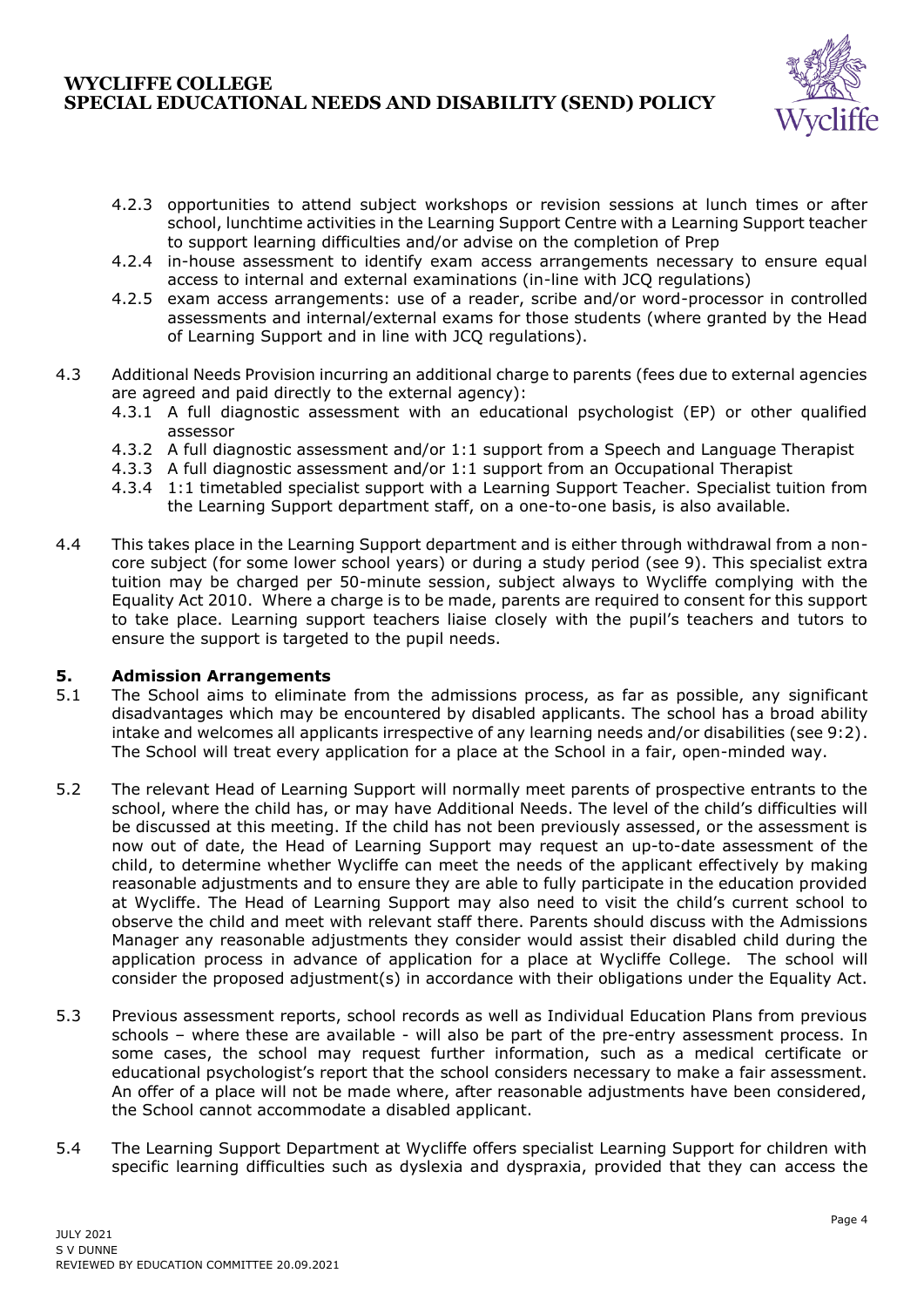

mainstream curriculum. Pupils with other SEND may be supported within the department, subject to evaluation by the school SENCo.

### **6. Screening and Assessment**

- 6.1 All new pupils undertake screening assessments on entry to Wycliffe as below:
	- 6.1.1 EYFS Baseline Assessment
	- 6.1.2 NGST spelling Yr 3 8 termly
	- 6.1.3 PIRA for English and PUMA for maths R 8 termly
	- 6.1.4 CAT 4 screening in Years 3, 5, 7, 9 and 12 and for all prospective pupils
	- 6.1.5 Year 9 MIDYIS and Literacy at the beginning and end of the year for those pupils following mainstream English
	- 6.1.6 Year 10 YELLIS and Literacy for new pupils
	- 6.1.7 Year 12 ALIS and Literacy for pupils for whom English is their main language
- 6.2 Any pupils identified as falling below average levels in these skills are offered group support to improve on their skills, subject to timetable availability. Attendance is not compulsory, but is advised.
- 6.3 Parents of students with unidentified learning difficulties are contacted if the results of the above tests are a cause for concern and further assessment or monitoring may be recommended.

### **7. Additional Needs Specialists and Facilities**

Wycliffe has a range of special facilities and expertise to support pupils with Additional Needs. These include:

- 7.1. A whole school focus on Rosenshine's Principles of Instruction
- 7.2. Individual Pupil Profiles to address the specific needs and difficulties of pupils with Additional Needs
- 7.3. Differentiated work and support for pupils with Additional Needs
- 7.4. Adapted and graded literature and textbooks in the Prep and Senior school libraries for pupils with reading difficulties, including a range of audio materials
- 7.5. Extra individual tuition by specialist teachers and/or qualified assessors to improve literacy /numeracy skills, study skills, organisation and examination technique
- 7.6. Additional small study groups to focus on specific areas of need when appropriate
- 7.7. Qualified staff to carry out assessment for exam arrangements
- 7.8. A flexible approach to the curriculum
- 7.9. Small class sizes at all levels of age and ability
- 7.10. Access to specialist technology to support learning for pupils with Additional Needs
- 7.11. The opportunity for class teachers to liaise with specialist staff to adapt teaching to the needs of pupils
- 7.12. A specially adapted, detached exam block at the Senior School where pupils with exam access arrangements can sit exams with the extra support for which they are eligible for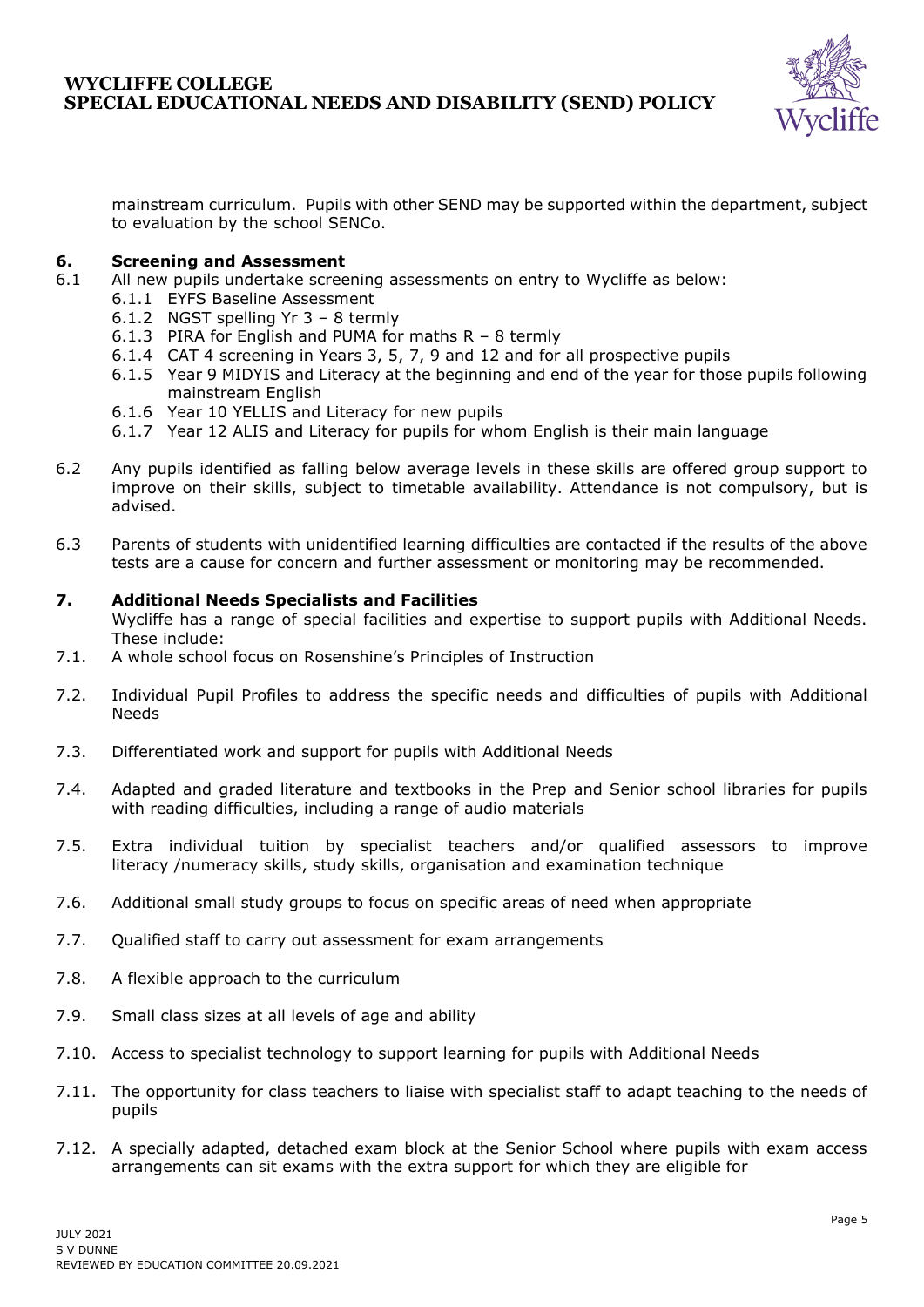

# **8. At the Senior School:**

8.1 A dedicated Learning Support department on the top floor in Main School House at the centre of the school, with four teaching rooms and specialist resources. There are three full time teachers and two part time teachers. All staff hold specialist post graduate qualifications in the teaching of children with specific learning difficulties (dyslexia) and/or assessment and SEND teaching qualifications to support pupils. Teaching is on a one-to-one or small group basis.

# **9. At the Preparatory School:**

- 9.1 At Wycliffe Preparatory School, the Learning Support Department is housed in a purpose built, building with 5 teaching rooms for one-to-one tuition as well as an office and a central resources area. There are three members of staff, all of whom hold specialist post graduate qualifications in the teaching of children with specific learning difficulties (dyslexia). For more information, see the separate 'Wycliffe Preparatory School Additional Needs Guidelines'.
- 9.2 Pupils with identified SEND are placed on the school SEND list. Pupils within the school or joining the school and showing signs of difficulty are assessed on an individual basis by the SENCo or her team. If difficulties are identified, these pupils are also placed on the SEND list. The school then adopts a graduated approach to intervention, as outlined below. Their progress is closely monitored and reviewed. Teachers frequently also raise concerns about individual pupils, where there is a cause for concern. Teachers remain responsible for raising concern, for planning, differentiating and reviewing pupil progress and for seeking support of the SENCo when appropriate.

### 9.3 The Wycliffe SEND list:

A child will be added to the Wycliffe SEND list if he or she:

- 9.3.1 Has a specific learning difficulty that affects his/her ability to access the curriculum and requires special educational provision (including an exam access arrangement provision).
- 9.3.2 Has a disability which either prevents or hinders the child from making use of the school's educational facilities.
- 9.3.3 Is under five and falls within the definitions above or would do so if special educational provision were not made for the child.
- 9.3.4 Has received a Statement of Special Educational Needs or Education, Health and Care Plan (EHCP) which calls for special educational provision to be made for him or her.

# **10. Transition**

10.1 Pupils in Year 8

The Heads of Learning Support at the Preparatory and Senior School meet during the summer term to discuss the learning profiles and needs of pupils in Year 8 at the Preparatory School. This exchange of information ensures a smooth transition for the pupils when they join Year 9. Records are transferred to the Senior School and the Head of LS organises meetings with the parents of Year 8 pupils to take place at the Senior School to discuss the transition to Year 9 and possible learning needs and support in the Senior School.

For pupils joining from other schools, the Head of Learning Support will liaise with the parents, pupil and relevant staff from the previous school to discuss the transition to Year 9 and possible learning needs and support in the Senior School.

### 10.2 Pupils in Year 9

Follow an appropriate curriculum with timetabled learning support if deemed necessary and with parental consent. Literacy levels of Year 9 pupils who attend learning support are routinely assessed within the department and their profile and targets for learning are outlined on an Individual Pupil Profile (IPP) and Learning Support Targets. The IPP is made available to all teaching and pastoral staff on iSAMS. The IPP is reviewed regularly and the learning support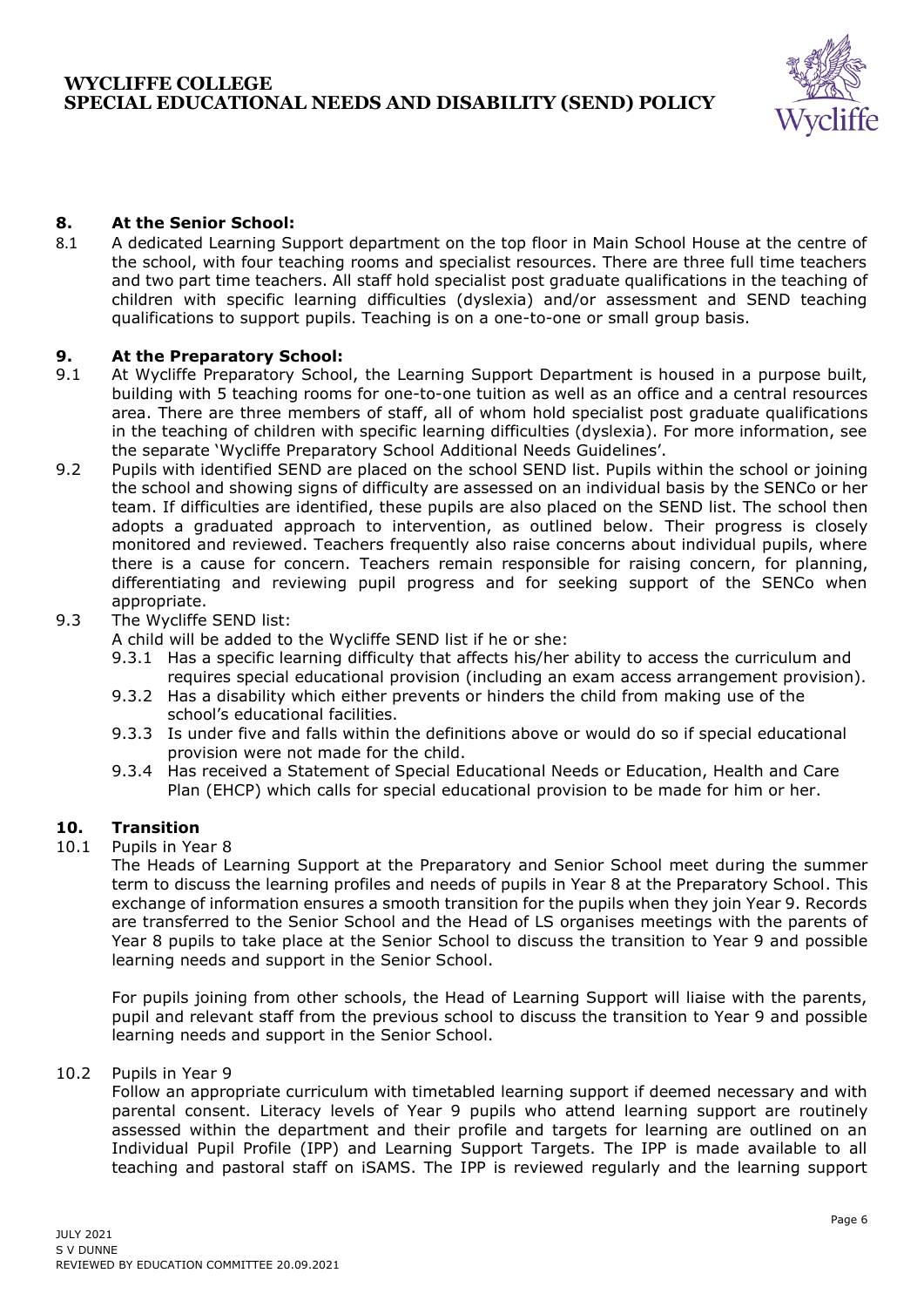

targets are reviewed on a scheduled basis and targets reset to support the pupil's on-going learning.

Those pupils on the Additional Needs list who do not attend Learning Support also have their IPP available for staff to access on iSAMS. Towards the end of Year 9 (spring/summer term), pupils on the Additional Needs list are assessed in order to ascertain their eligibility for exam access arrangements and the results of these assessments are discussed with parents. In some cases, it is advised that Year 9 pupils on the Additional Needs list are assessed by the Educational Psychologist (EP) but the majority of assessment takes place 'in house' with the Head of LS or specialist staff who hold specialist assessment qualifications. In some cases, an EP assessment may be advised earlier, such as in the Autumn Term in Year 9, if more information is deemed necessary for a full picture of learning need.

10.3 Pupils in Year 10 and Year 11.

Follow the GCSE programme and Learning Support is timetabled, if deemed necessary and with parental consent, during study periods whenever possible. Exam access arrangements are put into place when necessary for GCSE assessments and exams. Individual Pupil Profiles are available to all staff on iSAMS and Learning Support Targets for those pupils receiving Learning Support are reviewed twice per year to ensure learning targets are relevant to pupil needs and programmes of study. Those pupils on the Additional Needs List who do not attend Learning Support also have their IPP available for staff to access on iSAMS.

10.4 Pupils in Year 12 and Year 13

For those pupils who join Wycliffe in the Sixth Form, the Head of Learning Support will liaise with the parents, pupil and relevant staff from the previous school to discuss the transition to Year 12 and possible learning needs and support in the Senior School.

Pupils in Years 12 and 13 follow their A Level and/or BTEC programmes and Learning Support is timetabled, if deemed necessary and with parental consent, during study periods whenever possible. Access arrangements are reviewed initially in Year 12. Re applications for access arrangements are made in accordance with JCQ guidelines. Reassessment is sometimes necessary to ensure exam access arrangements remain suitable to the pupil's needs. Pupils who join the school in Year 12 will be reassessed in accordance with JCQ regulations. Individual Pupil Profiles are available to all staff on iSAMS and Learning Support Targets for those pupils receiving Learning Support are reviewed annually to ensure learning targets are relevant to pupil needs and programmes of study. Those pupils on the Additional Needs List who do not attend Learning Support also have their IPP available for staff to access on iSAMS

10.5 If a pupil should require a full assessment report for UCAS application and/or DSA application, the Head of Learning Support is happy to advise of assessment options and to support this process.

### **11. The Wycliffe Additional Needs List and Levels of Support**

For current Wycliffe pupils not on the Additional Needs List but causing concern:

- 11.1 Initial concern is usually expressed to or by the child's teacher or tutor that a child is showing signs of having learning difficulties or disabilities. The teacher/tutor is responsible in this process for gathering information and differentiating the child's work at this stage. S/he: 11.1.1 identifies the child's possible needs
	- 11.1.2 liaises with the Head of Learning Support on the appropriate next steps.
	- 11.1.3 produces evidence of need / difficulty. The Head of Learning Support or one of their team will consult parents at this stage if it is recommended that the child is formally screened / assessed by the Head of Learning Support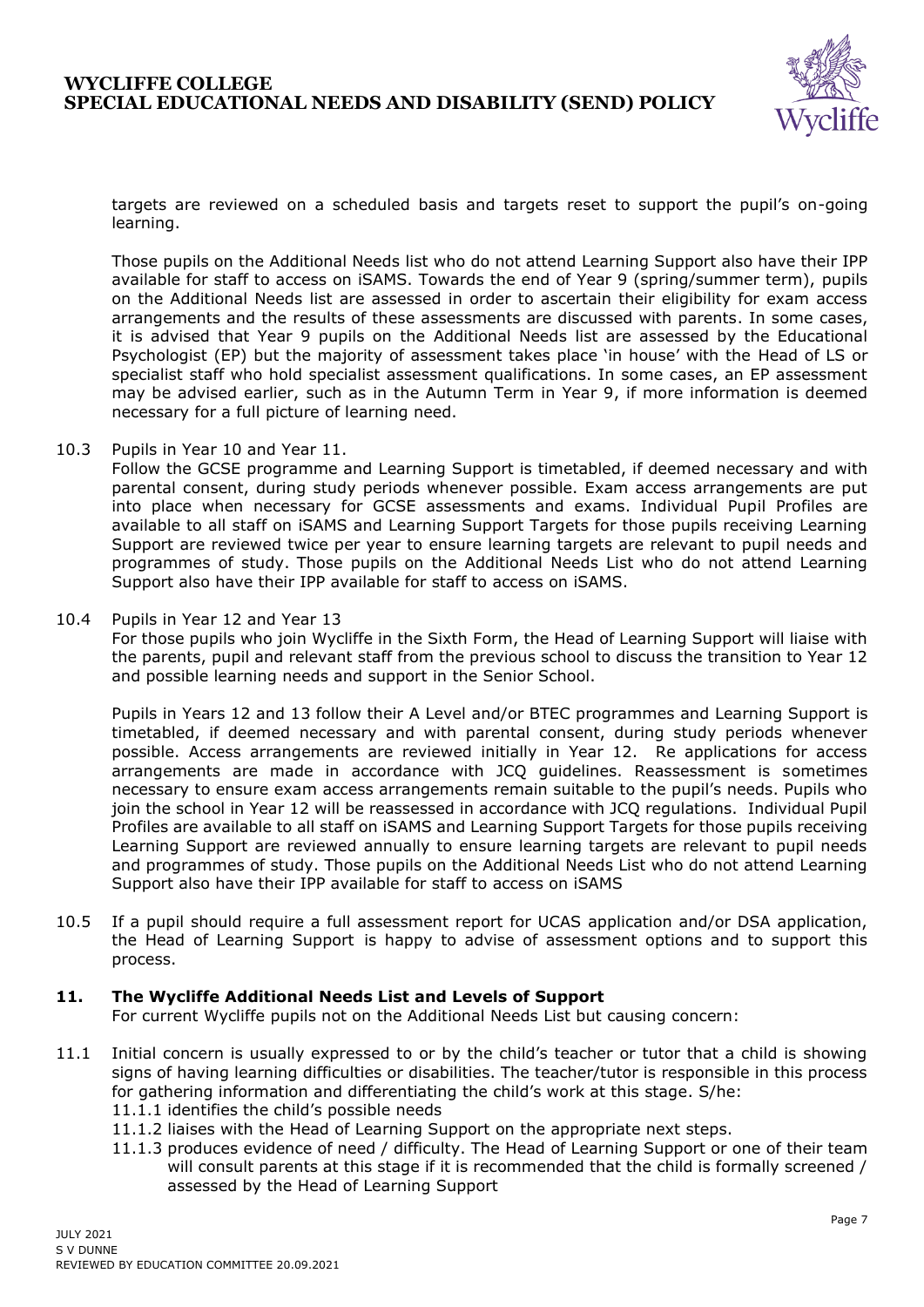

- 11.1.4 collects further relevant information about the child, consulting with and helped by the Head of Learning Support
- 11.1.5 follows the advice on differentiation for the pupil as teacher/tutor via the IPP.
- 11.1.6 works closely with the child in the normal classroom context, monitoring and reviewing the child's progress, using specialist staff to give advice and support where necessary
- 11.1.7 seeks further advice and support should this be required
- 11.2 Initial concern is usually expressed to or by the child's teacher or tutor that a child is showing signs of having learning difficulties or disabilities. The teacher/tutor is responsible in this process for gathering information and differentiating the child's work at this stage. S/he:
	- 11.2.1 The relevant Head of Learning Support, or one of her team, assesses if the child has any possible Additional Needs, if appropriate, and adds the child to the Additional Needs list if there are indications that s/he does. In this case, the Head of Learning Support provides advice on differentiation for the pupil for teachers and tutor. Parents may decide at this stage to have the child fully assessed by the Educational Psychologist so that a full learning profile may be attained and if a full written assessment report is required.
	- 11.2.2 If there are no indicators of a possible Additional Needs and the child progresses satisfactorily without additional support after a period of time, the teacher or tutor may decide that the child no longer needs special help. The Head of Learning Support will retain the child's name on the Additional Needs list (with the flag of 'NONE') until it is clear that there is no longer a cause for concern or any Additional Needs, at which point the child may be taken off the Additional Needs list.
	- 11.2.3 If there are some indicators of Additional Needs, regardless of their need for intervention, his/her name will remain on the Additional Needs list so that teachers are aware of his/her needs and learning profile.The Wycliffe Additional Needs list uses a system of waves indicated by coloured stars on iSAMs to indicate the level of functional need. This is outlined below:
		- a) **Monitoring (no star)**

A pupil placed on the list with no star indicates that the pupil is being monitored for possible or previous difficulties (see above)

b) **Wave One (grey star):**

Pupils at Wave One will have an educational, social, emotional or medical need which teachers need to be aware of. This may include an identified SpLD. Pupils in this Wave on the Additional Needs List can have their needs met through high quality teaching and differentiation. Pupils at Wave One may meet JCQ criteria for exam access arrangements.

### c) **Wave Two (blue star)**

In addition to high quality inclusive teaching these pupils are supported through interventions such as Learning Support lessons or a literacy/numeracy intervention. Wave Two interventions are designed to support pupils who are nearly working at age related expectations but need some additional focused teaching to get there. In most cases pupils at Wave two will meet JCQ criteria for exam access arrangements.

### d) **Wave Three (yellow star)**

Pupils on the Additional Needs list at Wave 3 will have a significant, identified SpLD and or disability and require a higher level of support and differentiation. They may have an EHCP. In addition to high quality inclusive teaching and school based interventions, these pupils have highly personalised, tailored interventions to accelerate progress or enable children to achieve their potential. For example, several Learning Support lessons a week. They will usually have current support from outside agencies such as an Education Psychologist, Occupational Therapist, Speech and Language Therapist, medical services or mental health services. It does not include those children with ADHD whose medication is monitored by the health service unless they have additional needs requiring tailored provision.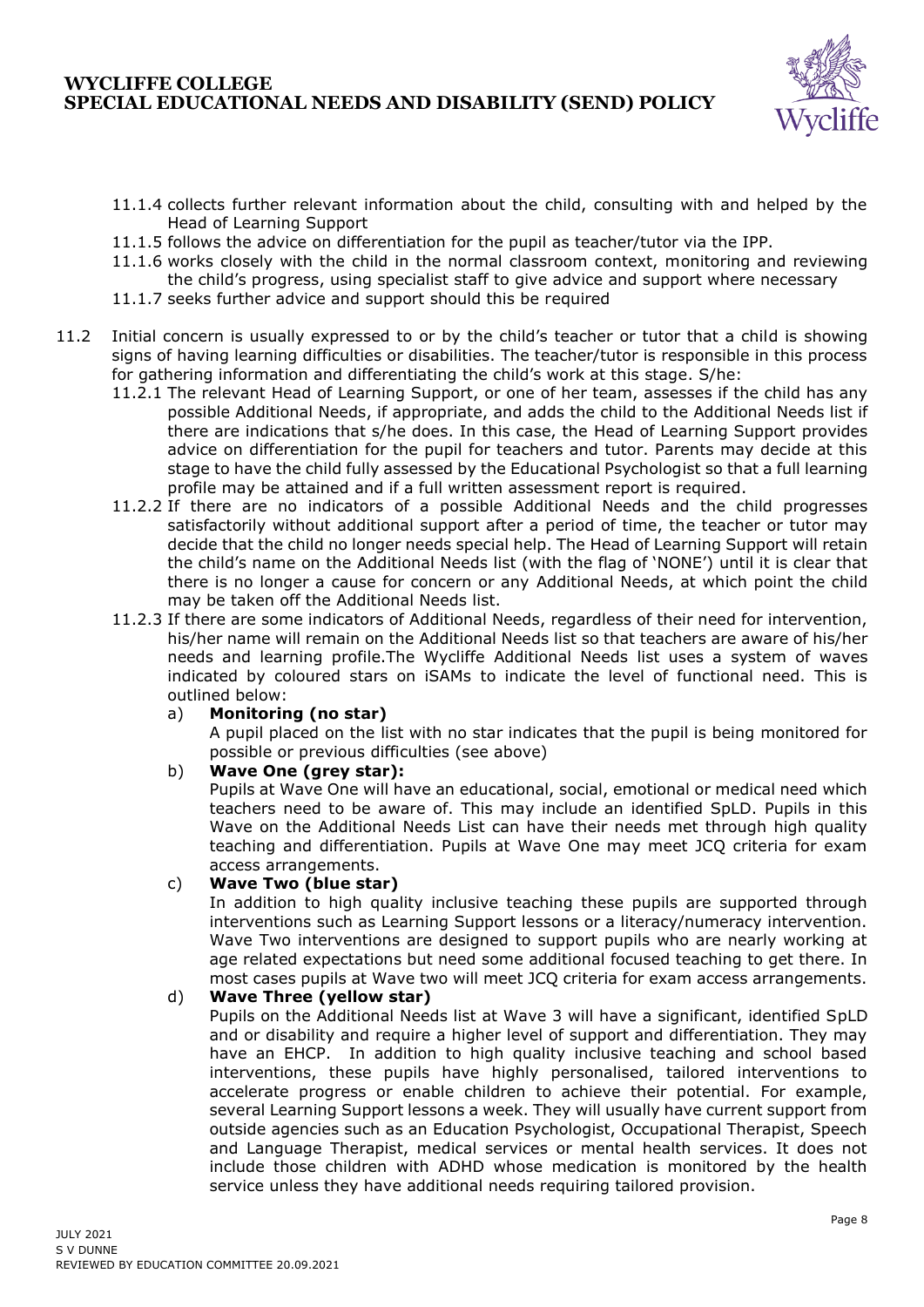

It is important to note that the flag does not necessarily indicate the level or severity of any learning difficulty (with reference to discrepancy between ability and attainment). Instead, it indicates to the child's teachers the likely level of support that child will need in the classroom and whether they also receive individual learning support.

New external pupils to Wycliffe: see 5. Admission Arrangements

### **12. Review**

- 12.1 The progress of all pupils at Wycliffe is reviewed regularly depending on year group, the programme of study the pupil is following and when formal assessment takes place
- 12.2 Initial concern is usually expressed to or by the child's teacher or tutor that a child is showing signs of having learning difficulties or disabilities. The teacher/tutor is responsible in this process for gathering information and differentiating the child's work at this stage. S/he:
	- 12.2.1 Review of assessment and support:
		- a) Pupils on the Additional Needs List have Individual Pupil Profiles which are reviewed regularly. In addition pupils who have Learning Support lessons, have their Learning Support targets monitored and reviewed regularly.
		- b) If support within the classroom context does not result in the child making satisfactory progress, the teacher and Head of Learning Support in line with a graduated response, may decide, with parental consent, to make further interventions to support the child*.*
		- c) If not already carried out, at this stage it may be recommended that the child is tested by an Educational Psychologist for further support and advice. Interventions to support the child are likely to include specialist tuition from the learning support department, by withdrawal on a one-to-one basis, where parents consent to learning support.
		- d) Parents will be kept updated on arrangements for assessment and will be sent updated pupil profiles.
- 12.3 Assessment by the Educational Psychologist:
	- 12.3.1 An Education Psychologist assessment might be needed to ensure that a pupil's additional needs are fully identified and appropriate provision put in place. An assessment (or reassessment) is sometimes needed prior to GCSEs to help identify what special arrangements may be needed for exams.
	- 12.3.2 Finally, the child may require assessment when entering the Sixth Form, in order to decide on arrangements for AS and A2 levels and also to inform the university application process. These assessments can be arranged privately by parents or the Head of LS can arrange for the assessment to take place at Wycliffe College. Whichever option is selected, all financial matters will usually be dealt with directly between parents / guardians and the Educational Psychologist. Once the EP report is received, the Head of LS can discuss the findings with the pupil and parents to agree subsequent action.
	- 12.3.3 If there is a need for assessment post 16, or for pupils applying for the Disabled Students' Allowance (DSA) on progressing to Higher Education, an assessment carried out by either an EP or a qualified specialist assessor will be necessary. In house assessment procedures do not cover this (but do cover exam access arrangements for GCSE and A levels).
	- 12.3.4 JCQ regulations state that "A privately commissioned assessment carried out without prior consultation with the centre cannot be used to award access arrangements and cannot be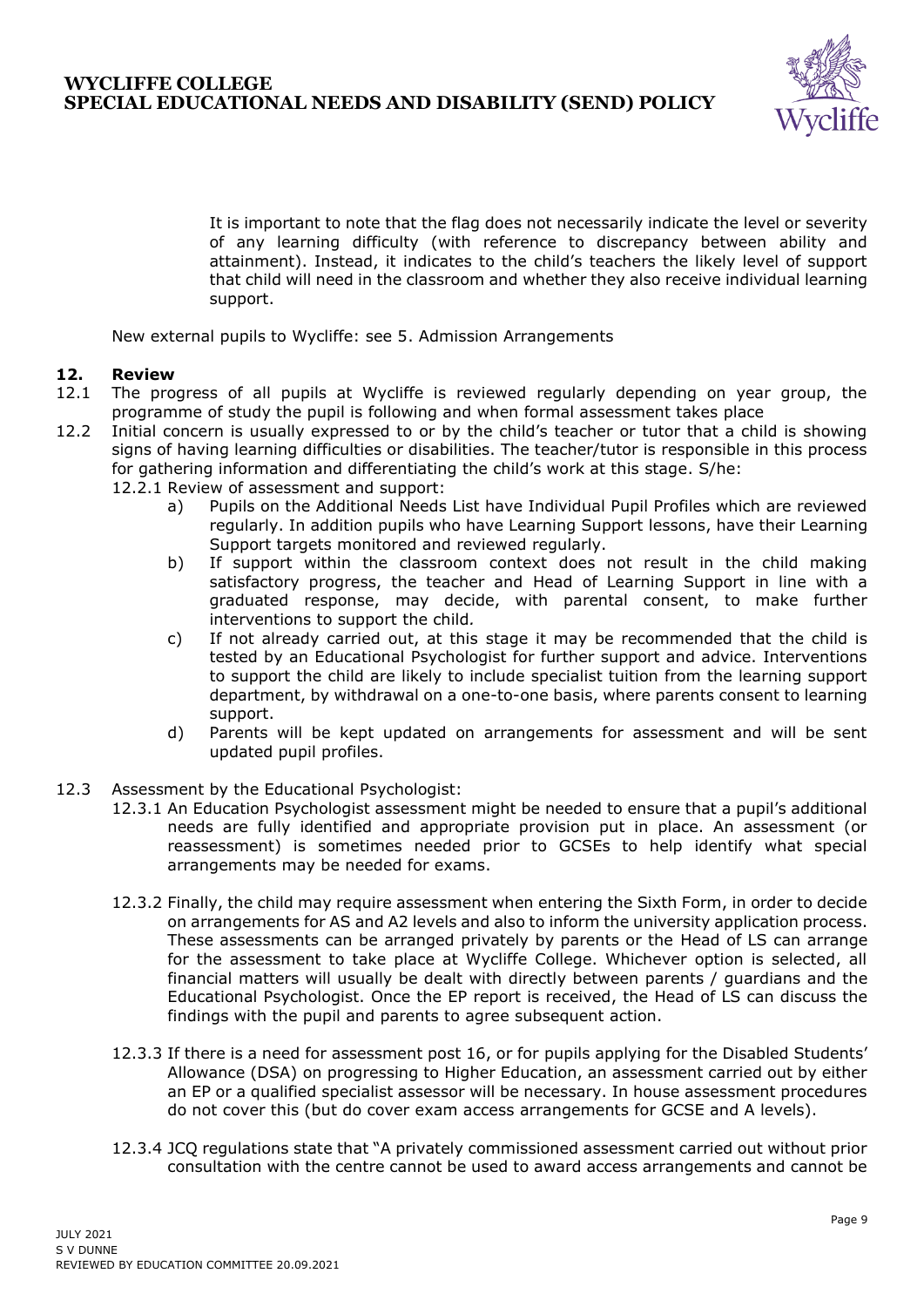

used to process an application." Therefore, parents are urged to discuss such assessments in advance with the Head of Learning Support.

12.4 Education, Health and Care Plans (EHCP): Wycliffe will comply with the requirement to conduct an annual review of Statement/EHCP, in conjunction with LA advisors, for all pupils with an EHCP.

### **13. Integration and Access to a Broad, Balanced Curriculum**

- 13.1 All pupils at Wycliffe follow a broad and balanced curriculum, which broadly shadows the National Curriculum. As an independent school, Wycliffe is free to modify this curriculum where appropriate. Some pupils with Additional Needs may need to follow a slightly reduced or tailored curriculum, in order to cater for their specific learning needs.
- 13.2 Pupils who need learning support lessons may follow a slightly reduced programme. This allows them to receive specialist tuition for their literacy difficulties on timetable. In Years 10 and 11, pupils with Additional Needs may be allowed to continue this reduced programme to GCSE. Some pupils also receive learning support in years 12 and 13. The School currently follows the GCSE, AS and A level and BTEC curriculums. To access the academic curriculum at Wycliffe, pupils therefore need to have a cognitive ability within or above the average range, to enable them to cope - with appropriate differentiation and access arrangements - with the content of this curriculum.

### **14. Bullying**

14.1 The school recognises that disabled pupils or those with Additional Needs may be at risk of being bullied. The school has an Anti-bullying Policy which makes it clear that bullying behaviour of any kind is not acceptable and will be taken very seriously.

### **15. Safeguarding**

- 15.1 The school also recognises that disabled pupils or those with Additional Needs may face additional safeguarding challenges. All staff need to be alert to the specific needs of those pupils who special educational needs and/or disabilities. This might include:
	- 15.1.1 assumptions that indicators of possible abuse such as behaviour, mood and injury relate to the child's disability without further exploration;
	- 15.1.2 children with Additional Needs can be disproportionally impacted by things like bullyingwithout outwardly showing any signs; and
	- 15.1.3 communication barriers and difficulties in overcoming these barriers.
- 15.2 Staff will support such pupils in expressing any concerns they may have and will be particularly vigilant to any signs or indicators of abuse, discussing this with the DSL as appropriate.
- 15.3 The school has a Safeguarding Policy which outlines how staff should consider these issues and remain vigilant as to the safeguarding of all pupils, including those with Additional Needs.

### **16. Accessibility**

- 16.1 The school is aware that difficulties may be experienced from time to time by the need for pupils to move around the site and as a result of the School buildings.
- 16.2 The school's Accessibility Plan will consider ways in which accessibility may be improved, subject to planning and budgetary constraints. Accessibility will always be a factor when planning new buildings.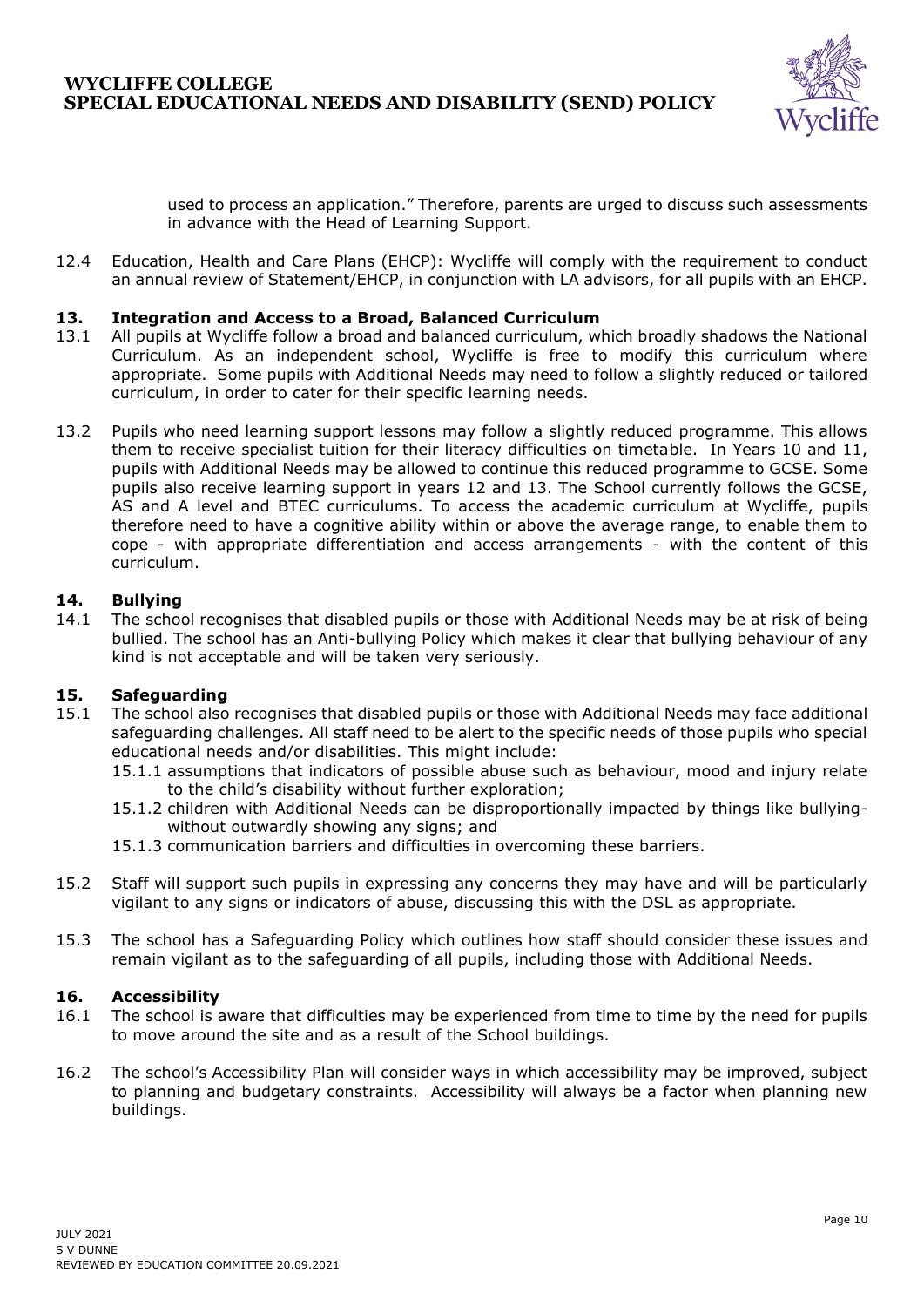## **WYCLIFFE COLLEGE SPECIAL EDUCATIONAL NEEDS AND DISABILITY (SEND) POLICY**



### **17. CReSTeD accreditation**

- 17.1 CReSTeD is the register of schools which help children with specific learning difficulties such as dyslexia and dyspraxia.
- 17.2 Wycliffe holds CReSTeD status within the Learning Centre/ Learning Support Unit category meaning it has a Designated Unit or Centre providing specialist tuition on a small group or individual basis, according to need.
- 17.3 CReSTeD aims to help parents, and those who advise them, to choose schools which cater for the specific learning needs of their children.
- 17.4 All schools on the CReSTeD register are visited regularly to ensure they continue to meet the criteria set which includes:
	- 17.4.1 Staff who can demonstrate the ability to meet the needs of pupils with specific learning difficulties within their own subject areas.
	- 17.4.2 The Learning Support unit or centre provides specialist tuition on a small group or individual basis, according to need.
	- 17.4.3 The Learning Support unit or centre is adequately resourced, under the management of a senior specialist teacher, who coordinates the work of other specialist teachers/qualified assessors and teachers.
	- 17.4.4 There is an awareness by all members of staff of the necessity to adjust their teaching to meet the needs of dyslexic pupils and this is awareness is evident across the curriculum.
- 17.5 More detailed information and advice is available on the CReSTeD website [\(www.crested.org.uk\)](http://www.crested.org.uk/).

### **18. Staff Training**

18.1 The Head of Learning Support will assist in providing staff training in Additional Needs, using outside providers where appropriate. The Head of Learning Support delivers training to departments, faculties, houses and whole school groups, on a regular basis. Teaching staff are encouraged to consult the expertise of staff in the Learning Support departments on a more informal basis. New staff and trainee teachers are given INSET by the Head of Learning Support as requested. A Additional Needs, Handbook is published electronically for all staff, outlining SEND policy, procedures and guidelines, and is available on the school network drives.

#### **19. Outside Support and Links with outside Agencies**

- 19.1 The Head of Learning Support liaises with the following outside agencies as appropriate:
	- Educational Psychologists
	- Local Education Authorities
	- General Practitioners
	- School Counsellors
	- Psychiatrists and mental health practitioners
	- Speech and Language Therapists
	- Occupational Therapists

#### **20. Partnership with Parents**

- 20.1 Partnership with parents is a core element in ensuring pupils achieve their potential. Partnership with parents is maintained by the following.
	- Individual Pupil Profiles and reviews (usually discussed at Parents' Evenings)
	- Individual parental interviews, on request
	- End of Term reports
	- Telephone and e-mail contact